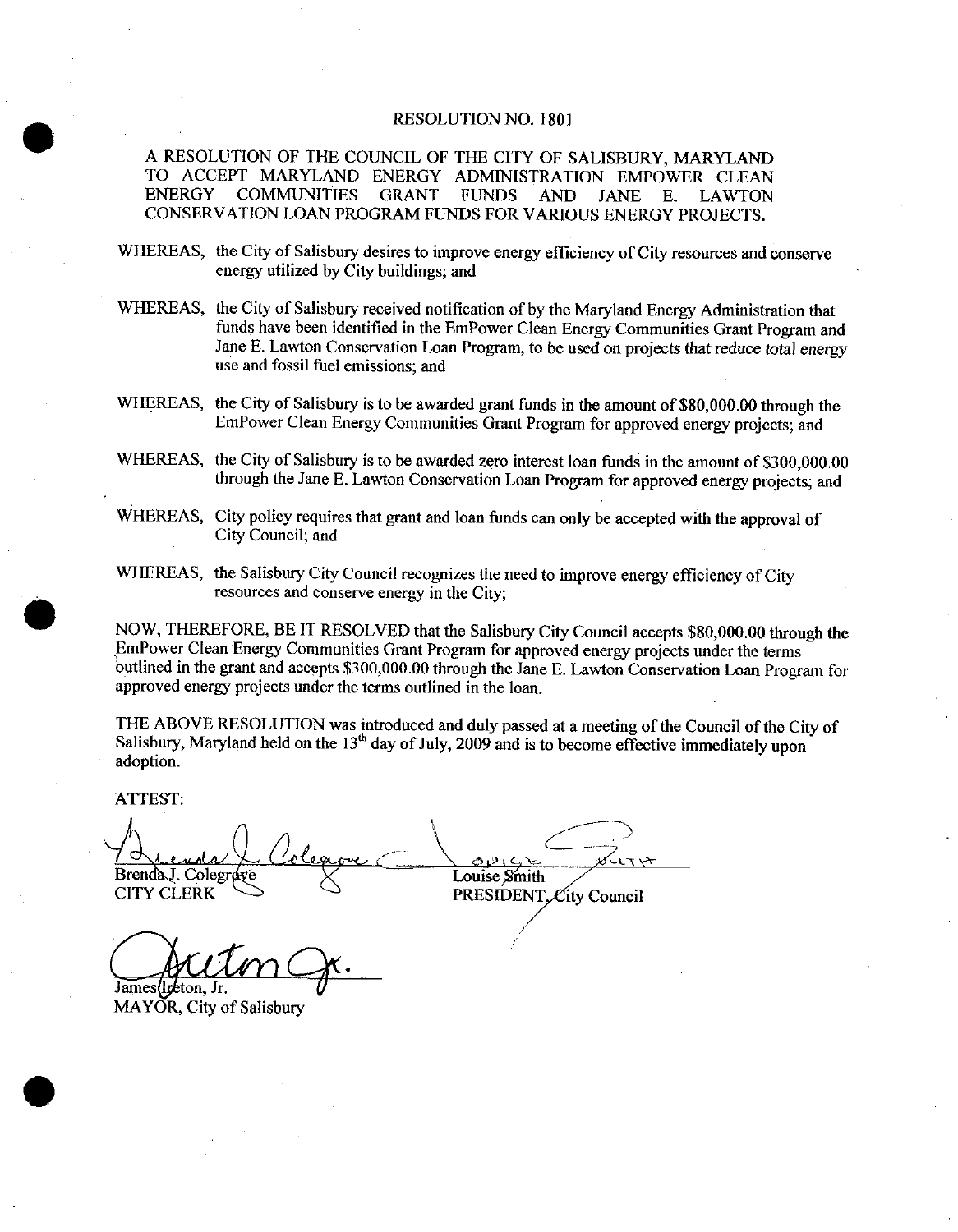## City of Salisbury **Procurement and** Parking Divisions

## Memo

| To: | John Pick                    |  |  |  |
|-----|------------------------------|--|--|--|
|     | <b>From:</b> Karen Reddersen |  |  |  |
|     | <b>Date:</b> July 7, 2009    |  |  |  |
| Re: | Maryland Energy Admi         |  |  |  |

nistration-EmPower Clean Energy Communities Grant Program and Jane E. Lawton Conservation Loan Program

The City of Salisbury submitted two grants to the Maryland Energy Administration (MEA) Included the Empower Clean Energy Communities Grant Program for energy projects designed<br>to improve energy efficiency and reduce energy usage. One of these grant submissions<br>included several projects outlined in the City's to improve energy efficiency and reduce energy usage. One of these grant submissions included several projects outlined in the City's Energy Management Plan, for a total request Included several projects outlined in the City's Energy Management Plan, for a total request<br>of \$357,800. The second grant submission, as identified in the Plan, was for traffic signal<br>conversion of the City's 228 traffic conversion of the City's 228 traffic fixtures from bulb fixtures to LED technology for a request of \$351,485.

Salisbury Public Works (SPW) was notified by MEA that they are unable to provide grant funding for the traffic signal project, however, they recognized the importance of this project and could offer a zero interest loan in the amount of \$300,000.00 under the Jane E. Lawton Conservation Loan Program. This program requires a 10% match and SPW has identified available funding through the "State Aid in Lieu of" program to cover the match responsibilities. If acceptance of the loan is approved, the City would utilize the MD State<br>Highway Administration Contract # AX1405185 at a total estimated contract cost of<br>\$300,000.00, with \$270,000 funded through the a Highway Administration Contract # AX1405185 at a total estimated contract cost of \$300,000.00, with \$270,000 funded through the above noted loan and \$30,000.00 funded through the match program. SPW anticipates repayment of the loan within 7 years in the Highway Administration Contract  $#$  AX1405185 at a total estimated contract cost of \$300,000.00, with \$270,000 funded through the above noted loan and \$30,000.00 funded through the match program. SPW anticipates repayment assoc,000.00, with az70,000 runded through the above noted toan and \$30,000.00 runded<br>through the match program. SPW anticipates repayment of the loan within 7 years in the<br>estimated amount of \$42,857.14/year. Per Dick And annual cost savings are estimated at \$45,660 per year, resulting in a 7-year payback period for the project.

The Department of Internal Services, Procurement Division was notified by MEA that they were able to fund a portion of the requested projects submitted under the Empower grant in the amount of \$80,000.00. MEA identified th were able to fund a portion of the requested projects submitted under the Empower grant in the amount of \$80,000.00. MEA identified the approved projects based on energy sayings and small payback periods, as attached. The project estimates for the EmPower Energy Grant total \$74,200. The City remains eligible for the full \$80,000.00 in funding under this grant and the additional \$5,800.00 in grant funds is to cover variances in the actual bids, if were able to fund a portion of the requested projects submitted under the Empower grant in<br>the amount of \$80,000.00. MEA identified the approved projects based on energy savings<br>and small payback periods, as attached. The necessary. If bids are received below the estimated amounts, the City can submit additional energy projects to MEA for the remaining funds in the grant allowance. The 10% match, estimated at \$8,000.00, for these projects c and small payback periods, as attached. The project estimates for the EmPower Energy Grant total \$74,200. The City remains eligible for the full \$80,000.00 in funding under this grant and the additional \$5,800.00 in grant estimated at \$8,000.00, for these projects can be achieved through in-kind service by City employees or energy consulting fees.

The Department of Internal Services-Procurement Division requests council's approval of the acceptance of these funds for City of Salisbury energy projects.